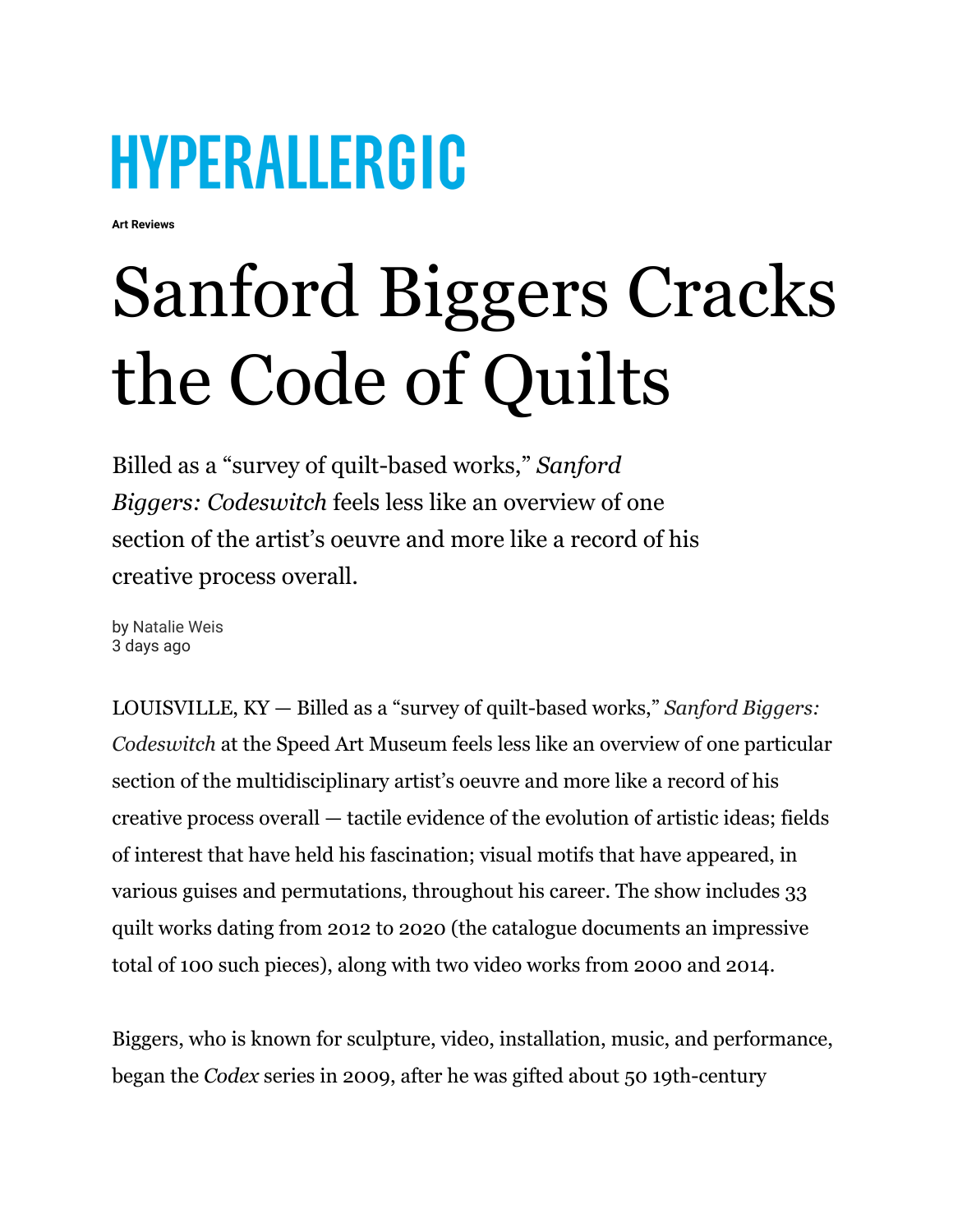American quilts in varying degrees of disrepair. Those familiar with his artistic output will recognize some of his other artworks in their quilted counterparts: "Blossom Study" (2014), a square quilt of small, hexagonal patchwork onto which he has painted the outline of a grand piano bursting with flowers, is a sketch of his 2007 sculptural and sound installation "Blossom," in which he fused an 18-foot-tall replica of a tree with the belly of a grand piano, its unattended keys playing his recording of "Strange Fruit."

Similar surrogates are present, such as "Floral Seated Warrior" (2017), a portrait-oriented quilt of chunky gray and beige blocks with a blue, floral-print silhouette of Biggers's "BAM (Seated Warrior)" sculpture (2017). Representations of "Lotus" (2007) — his flower formed from repetitions of a slave ship diagram and the broad, iconic red lips of "Cheshire" (2008) appear frequently. "Incognito" (2014), for instance, is a square piece composed of bow-tie sections of two different quilts, a cacophony of pattern and color onto which Biggers has added the smudged outline of a Cheshire grin, its sly smile slightly hidden under improvised dashes of gold, blue, orange, red, and lavender paint. The flourishes are, perhaps, vestiges of the artist's graffiti days (Biggers grew up in Los Angeles, where he participated in the street art scene). As with all his embellishments, they impart a new and distinct layer of meaning to the antique quilts.

That Biggers is working with quilts is significant, as they are, by definition, layered objects — most often, a piece of batting sandwiched between two pieces of fabric and stitched together. When he first began the *Codex* series, he was intrigued by the contested legend that quilts had been used as coded objects to guide those escaping slavery in the southern United States through the Underground Railroad. In the artist's hands, the quilts become palimpsests: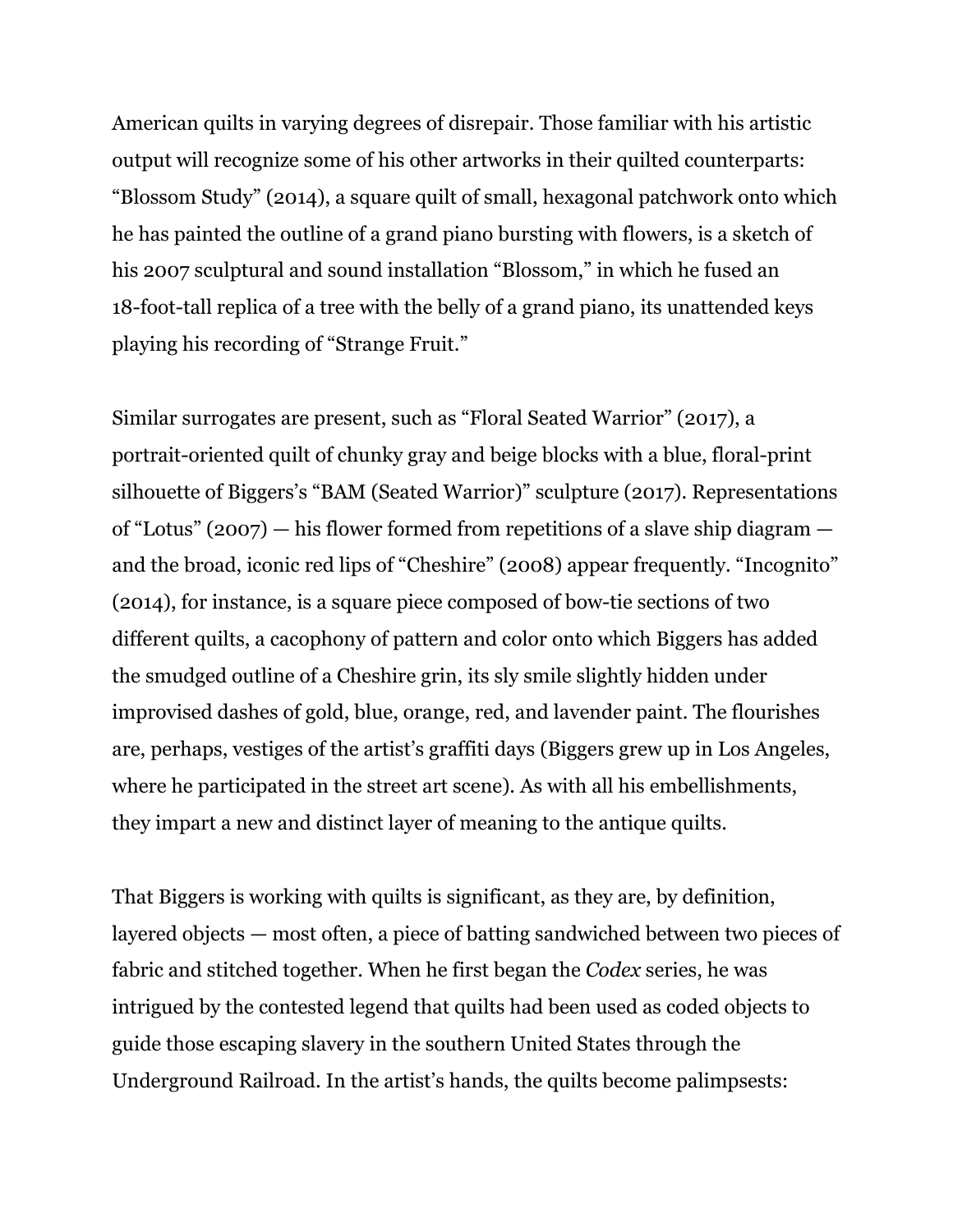historical messages reanimated through the addition of contemporary signifiers, symbols, and codes, such as graffiti.

A codex, the earliest form of the modern book, was also held together by stitching, and enabled a quantum leap forward, knowledge-wise, by allowing random access to reference material, versus the sequential access required by a scroll. In many ways, *Codeswitch* seems to celebrate and revel in knowledge, its references revealing a voracious, eclectic, and often mischievous intellect. Motifs have double meanings (a Cheshire grin recalls both a 19th-century English novel and an American blackface minstrel show; a tree signifies both enlightenment and lynchings); titles contain clever puns ("Big Dada"), witty wordplay ("Kubrick's Rube"), and other shibboleths of a highly learned and cultured mind ("Quo Vadis"; "Chorus for Paul Mooney"); visual influences include such a motley crew as Hiroshige, Sigmar Polke, and Robert Rauschenberg.

Within a subset of works, Biggers trades his familiar visual lexicon for a more rigorous exploration of abstraction and a deeper engagement with the quilt patterns. In "Tyranny of Mirrors" (2017), he pieces together segments of three different quilts, each featuring a similar hexagonal pattern, with a silver-leaf pattern that seems to recede into space, as if the viewer is looking into a hall of mirrors. The effect, not unlike op-art, is mesmerizing. In "Transition" (2018) and the onomatopoeically named "Ooo Oui" (2017), he incorporates sequins into similar abstract constructions with even more bedazzling results.

In another subseries, Biggers honors the trompe-l'oeil aspirations held by some quilt makers by adhering sections of fabric to geometric shapes made of plywood, which he joins to compose wall-mounted sculptures that resemble large origami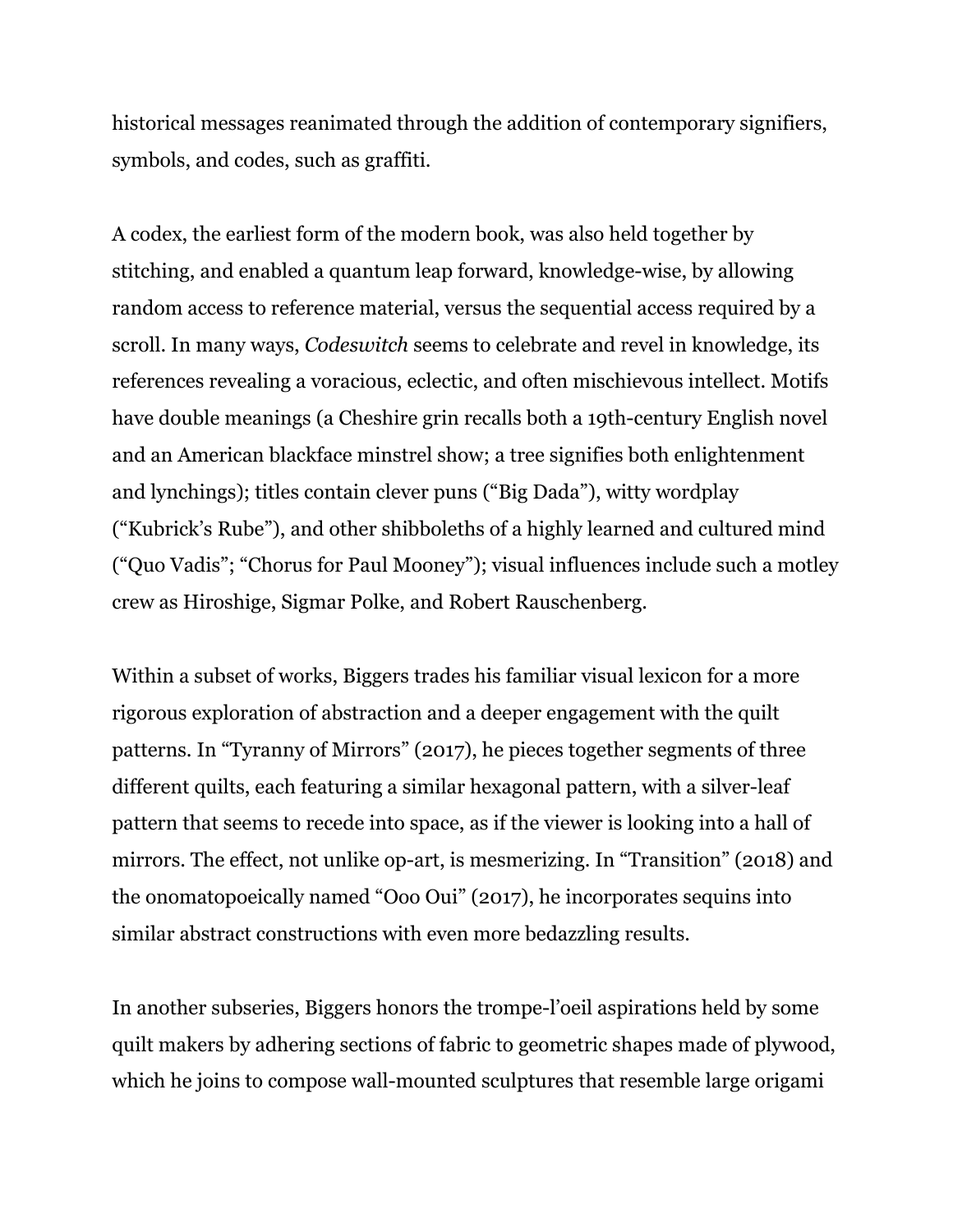constructions. "Reconstruction" (2019), with its triangular panels of fabric that incorporate the United States flag, calls to mind the rhythmic layering of triangles involved in folding a flag; when viewed from a distance, it also evokes that old Cheshire smile, a visual wink as wry as the double entendre of the piece's title.

Two video works round out the exhibition: the single-channel "Mandala of the B-Bodhisattva II" (2000) is projected onto a square screen slightly elevated from the floor, replicating the overhead view of a breakdance competition. The dancers are competing on a floor that Biggers designed from cut linoleum segments in a circular pattern, prefiguring his quilting project. In viewing the breakdancers from above, the focus moves from individual tricks to the broader movement across the patterned floor, much like the sewn lines that traverse a quilt's pieced fabric. Sounds of the cheering crowd mingle with the music, as if to affirm that what is sacred can also be celebratory.

"Moonrising" (2014) is a seven-and-a-half minute video set to music by Biggers's band, Moon Medicin, and features two Black men in a wooded area. They are variously naked; robed in quilts, hoodies, or mantles of feathers (the artist's 2006 "Ghettobird Tunic," perhaps?); or shirtless, wearing jeans, golden masks, and baseball caps as they roam the woods. Sung lyrics allude to the legend of coded quilts leading enslaved people to freedom.

While QR codes on the museum walls provide a glossary of themes, terms, and historical figures to aid the interpretation of the quilted works, no supplemental written material is provided for "Moonrising." This follows the experience in the United States, where anti-literacy laws prohibited the written transmission of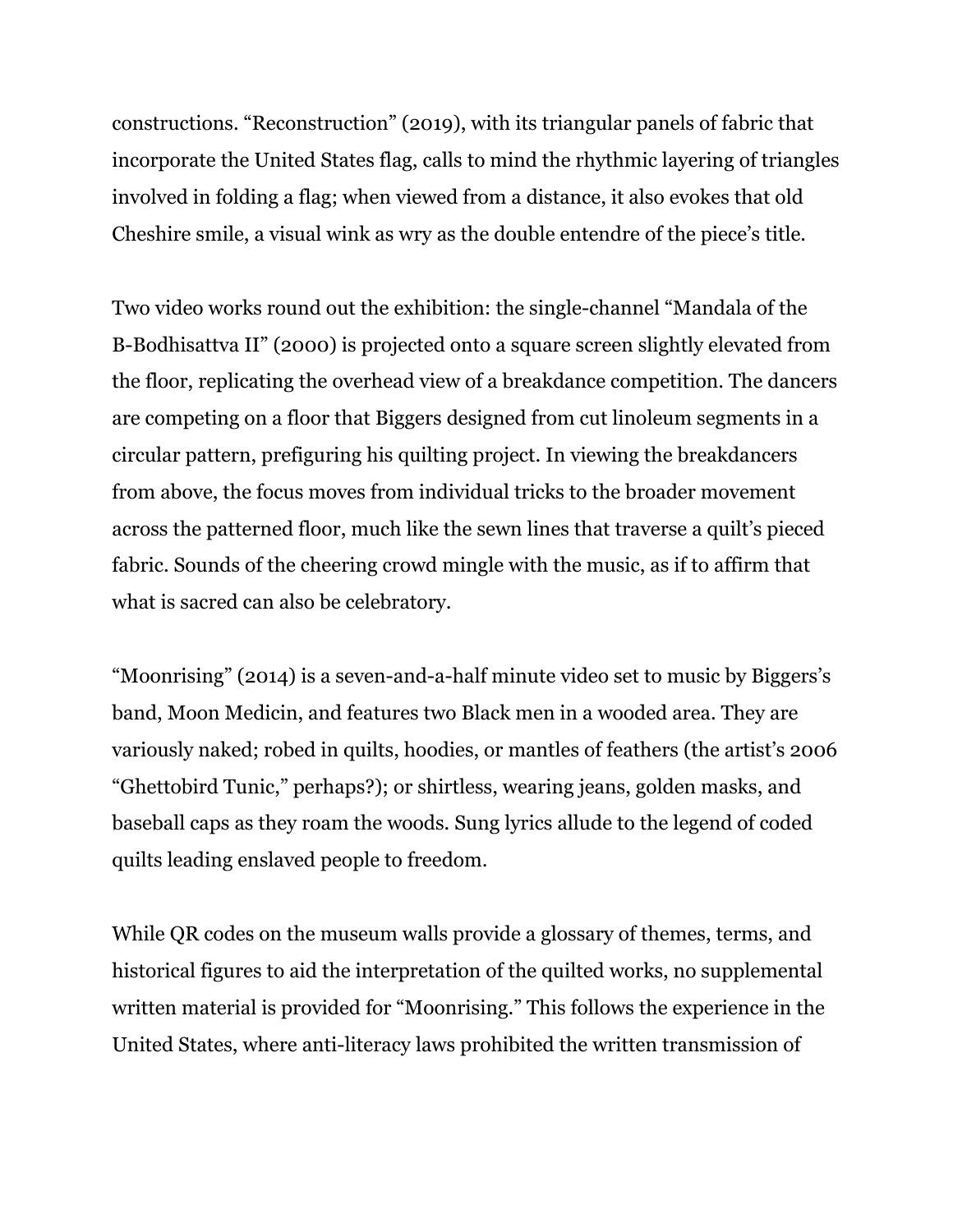knowledge among enslaved people, but they could turn to the oral traditions of West African griots to convey information.

In reconnecting quilts with the body and their primal purpose of bestowing warmth and protection, "Moonrising" seems to eschew intellectual knowledge for that which can only be known through experience. As viewers, we may not have all the codes to interpret the multiple conceptual layers of the quilted works, but we can watch men running through the woods, hidden in quilts, before unfurling them in an open field, and come closer to understanding the tremendous fear and danger of escape, as well as its potential for magnificent freedom.



Sanford Biggers, "Incognito" (2014), antique quilt, assorted textiles, acrylic, spray paint, oil stick, glitter, 45 x 45 inches (photo © Sanford Biggers and David Castillo Gallery, courtesy the artist and David Castillo Gallery, Miami)

## Sanford Biggers: Codeswitch *continues at the Speed Art Museum (2035 South Third Street, Louisville, Kentucky) through June 26. The exhibition was*